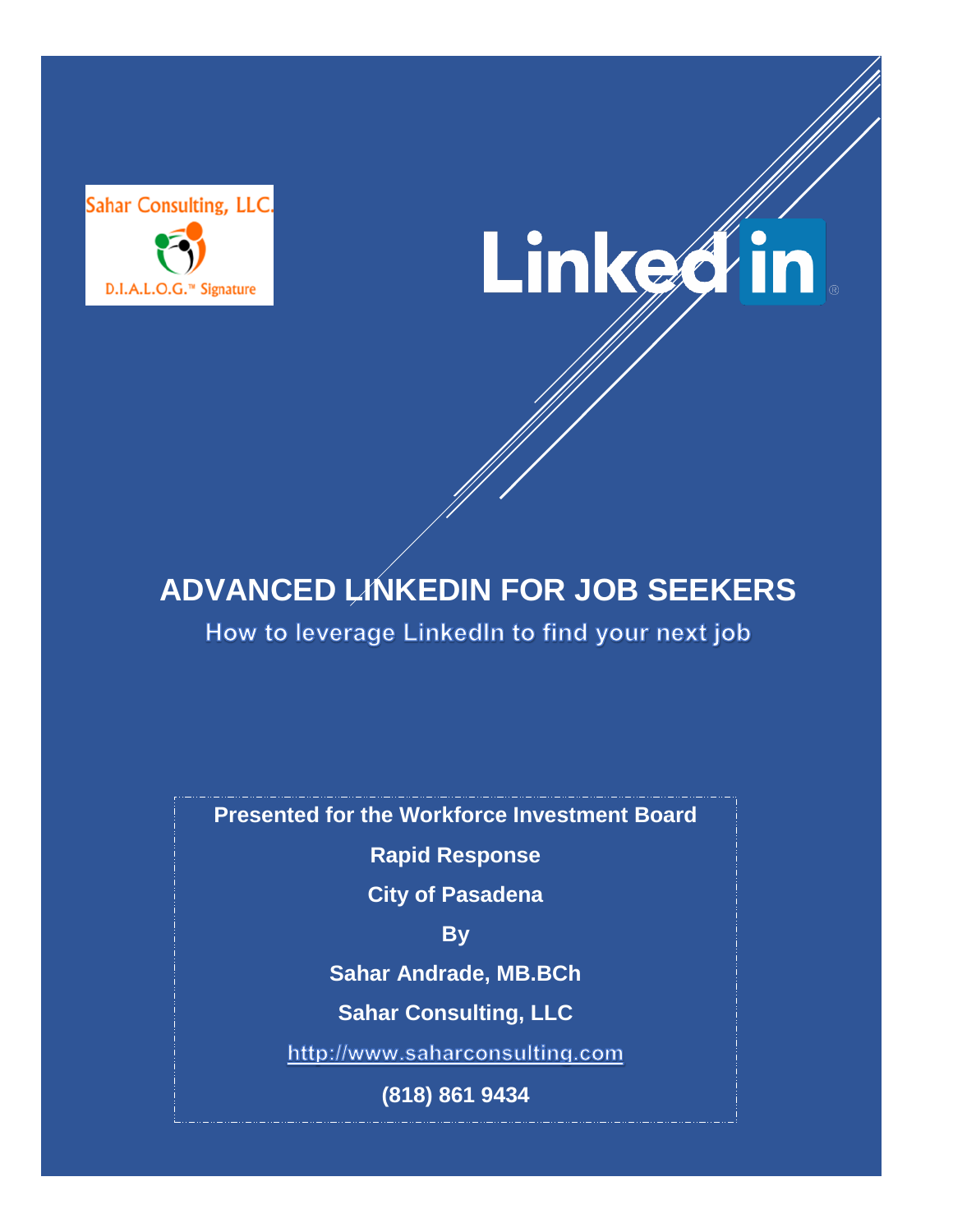# Sahar Consulting, LLC. D.I.A.L.O.G.™ Signature

This e-book is designed to give you the quick essentials to help you create the best possible LinkedIn Profile, with the greatest results in the least amount of time.

A great suggestion is to develop different parts of your LinkedIn profile for example your summary,

Tagline, Publications etc. on an **MS Word** and keep this as your Master

Document that you can edit anytime

The benefits of doing this is that you can format the document like using bullets and numbering, you can also spell check. Both functions are non-existing on LinkedIn

You can then copy and paste your document to the corresponding areas of your profile

## **Social Media:**

Social media is simply content made for the people by the people. That is why connecting with people is the most critical component of social media. Being human and being empathetic connecting with people on an emotional level is the secret of success on social media.

We live in a world overloaded with information so unless your content stands out and connects on an emotional level it will be forgotten.

Todays' culture is based on"**WIIIFM**" (**W**hat **I**s **I**n **I**t **F**or **M**e) – you need to remember that when you cater to future employers.

Social Mea is about dialogue, two way conversation and it is about building and nurturing relationships

## **Branding**

Self-branding or self-packaging is as important as your resume, to have a "personal brand" nowadays is what will make you standout of the rest of the pack.

You need to be able to sell and market yourself. The definition of a brand is the promise you make to your audience, it is your image, your identity, experience and feeling. To articulate your brand you need to look at yourself and your skills objectively.

### A. **Be genuine**

 No one knows you like you do, focus on what you do best, your unique skills and talents including your passion which is the inside fire that makes you excel in what you do**.** 

- B. **Know your vision and mission** (Why and What) Answer the questions why you are doing what you are doing and what are you doing best
- C. **Personalize your approach**, and laser focus on the job you want to connect easier with the recruiters and hiring managers to get their attention simply by looking at the world from their perspective, i.e. clarifying that you know, what exactly the company is looking for, echoing with the hiring manager criteria making them believe that you have something valuable to offer, communicate potential.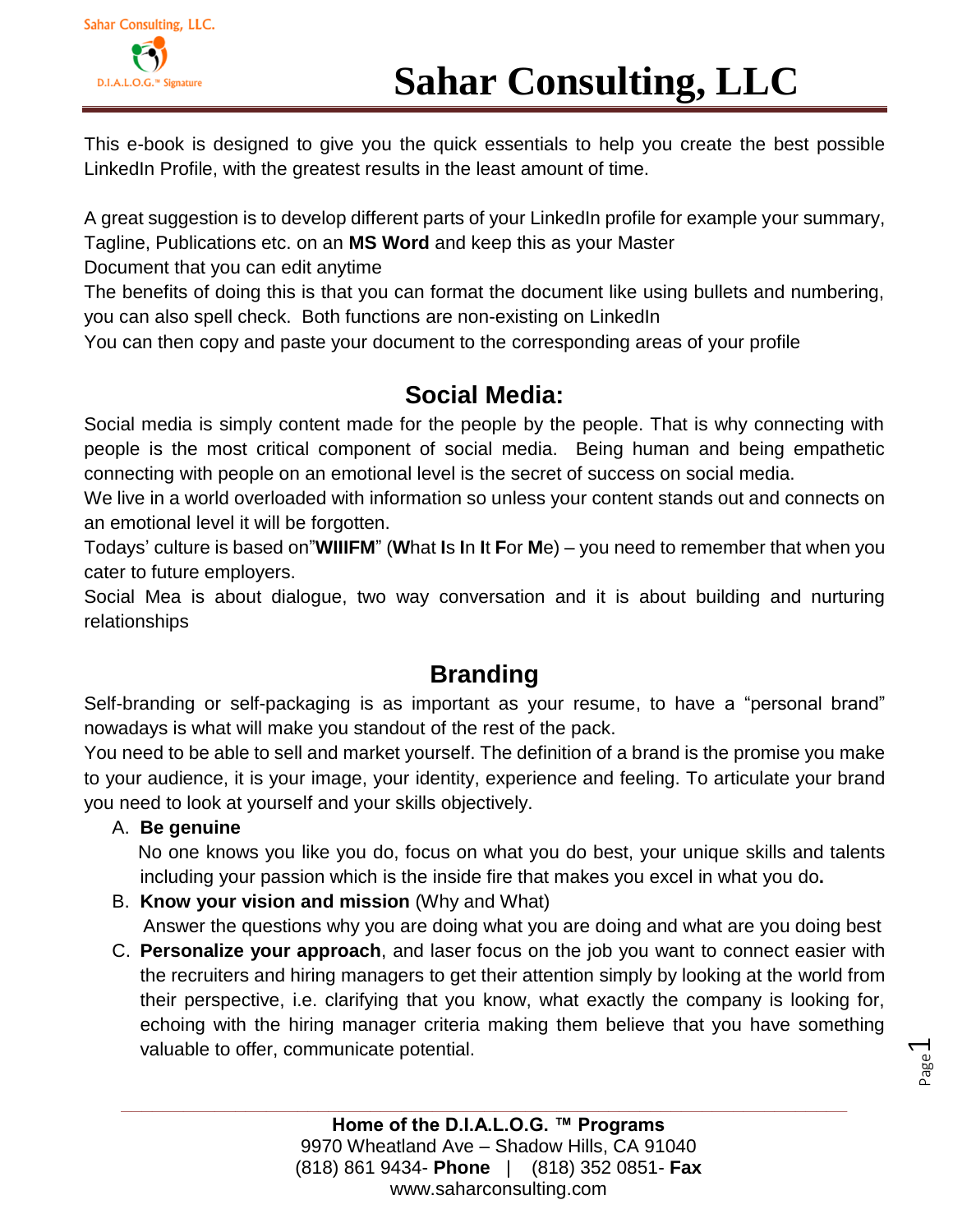

- D. Have a **positioning statement** or **USP** (**U**nique **S**elling **P**roposition) that will separate and differentiate you from all competition in such a way that YOU become the top choice of employers.
- A personal positioning statement should identify the one or two things that make the job-seeker unique and valuable to the employer.
- E. Look for **mentors** that can help you forge your way

# Wondering what LinkedIn is? You came to the right place. Click here to learn the basics, then browse the rest of the site to become an expert

## **What is LinkedIn?**

LinkedIn was launched in 2003, and is now the second social networking site online. LinkedIn is the only professional networking site up-to-date, and has always catered to the service oriented professionals.

It has more than 225+ Millions members worldwide; their plan is to expand to 1 Billion members by 2019. Of all the social media platforms, LinkedIn is currently the most popular if not the only professional social media network for businesses that focus on B2B products. LinkedIn makes it easy to get the message out about yourself and your products / services. It went IPO in 2011.

When you are on LinkedIn, imagine as if you were at a business cocktail/ networking party or at a trade show only without the constraint of place, time, or money (Thank you **Hubspot** for the great analogy).

LinkedIn is based on the premise of Three Degrees of separation, the degrees of connections on LinkedIn are up to 3 levels.

- $\triangleright$  The 1<sup>st</sup> degree contacts are your direct connections
- $\triangleright$  The 2<sup>nd</sup> being the connections of your connections,
- $\triangleright$  The 3<sup>rd</sup> the connections of the connections of your connections.

LinkedIn allows you to get access to executives without dealing with gate keepers, anywhere in the world. You are only one, two or three degrees of separation from them meaning you are only just an introduction or two away from reaching them.

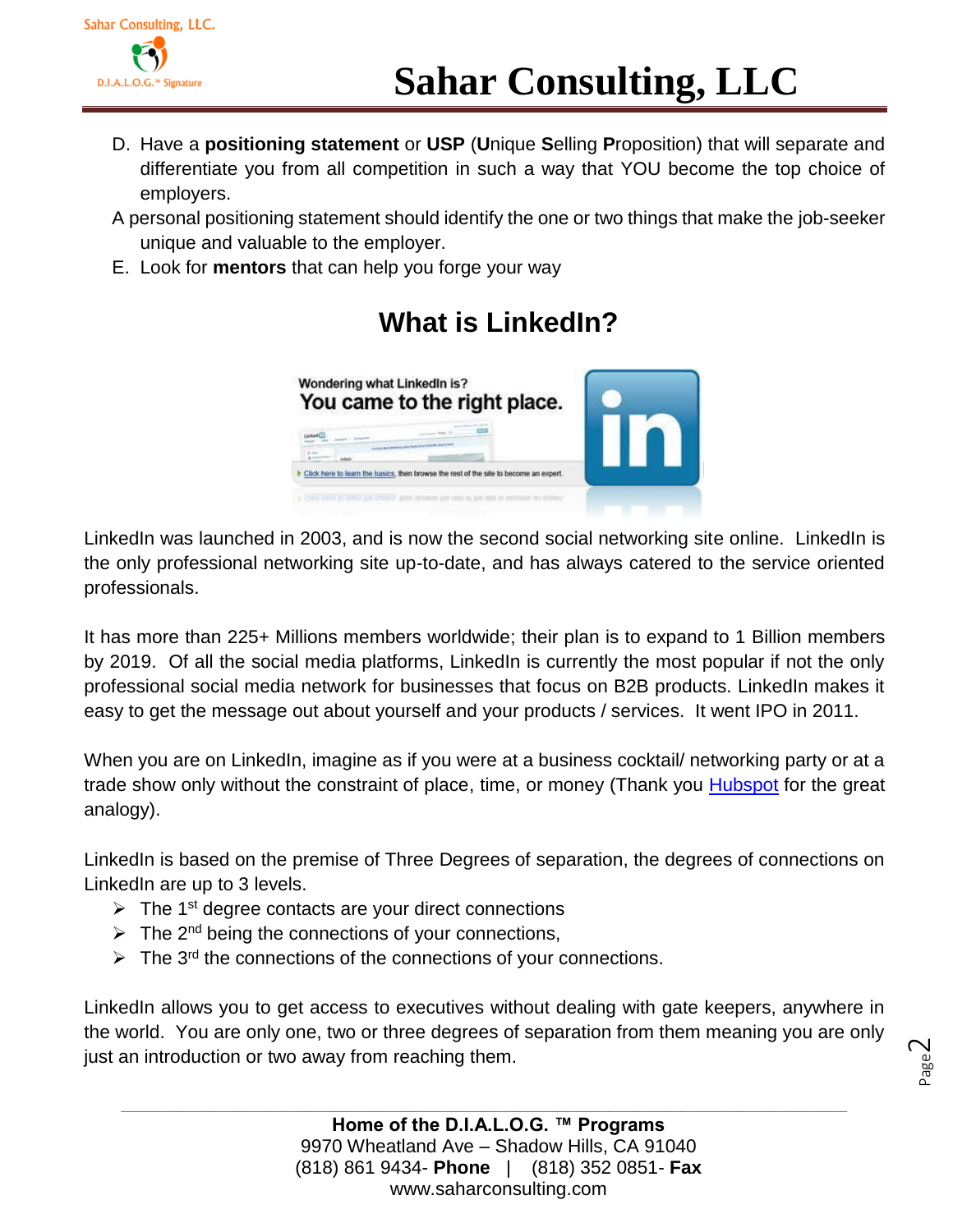

It acts better than an online resume, cover letter, references, work samples, database of your contacts and a place where you can learn, share and interact in a professional manner; in short LinkedIn is a place to find people and be found.

LinkedIn is not just for the corporate executives; LinkedIn is a professional platform for all businesses, Fortune 500 companies, large corporations, medium sizes enterprises, small businesses, consultants, and home based businesses.

### **All Star LinkedIn profile:**

As a job seeker you need to be ready, willing and able meaning your profile has to be 100 % full and perfect s you can impress recruiters and hiring managers. First impressions are lasting impressions

Your LinkedIn profile needs to be absolutely flawless, since you'll be judged harshly by recruiters who are analyzing you to see if you fit their corporate needs. That means no spelling or grammatical errors and it should be completely filled out, leaving no experience or details out. Think of your profile as a showcase of your professional expertise, credibility, accomplishments, and preferences, since you are between the best professionals worldwide. Your profile will be analyzed by recruiters, and future employers whom you need to convince that you are their best fit.

Think of your profile as your online complete portfolio, a portrait of your professionalism and expertise.

#### **TIP: Status Updates:**

The Status updates are a great feature highly underutilized by many just because they do not know its benefits

Status Updates on LinkedIn is similar to the fresh content you add online like on your blogs or website especially after LinkedIn revamped its updates page and added LinkedIn news and channels. **Post a new update at least once a day**. Try to include a link that gives a call to action or engages other to interact with you. The beauty of status updates is that it generates a message to your whole network without you sending them a message or spamming them.

It is also a good idea to follow the updates of your contacts and create engagement with them for example if someone posts a new job or a promotion or a conference they spoke at or an event they are hosting or a blog they wrote and the list goes on.

Send them a brief message acknowledging their achievements. Your contacts can like, comment and share your updates.

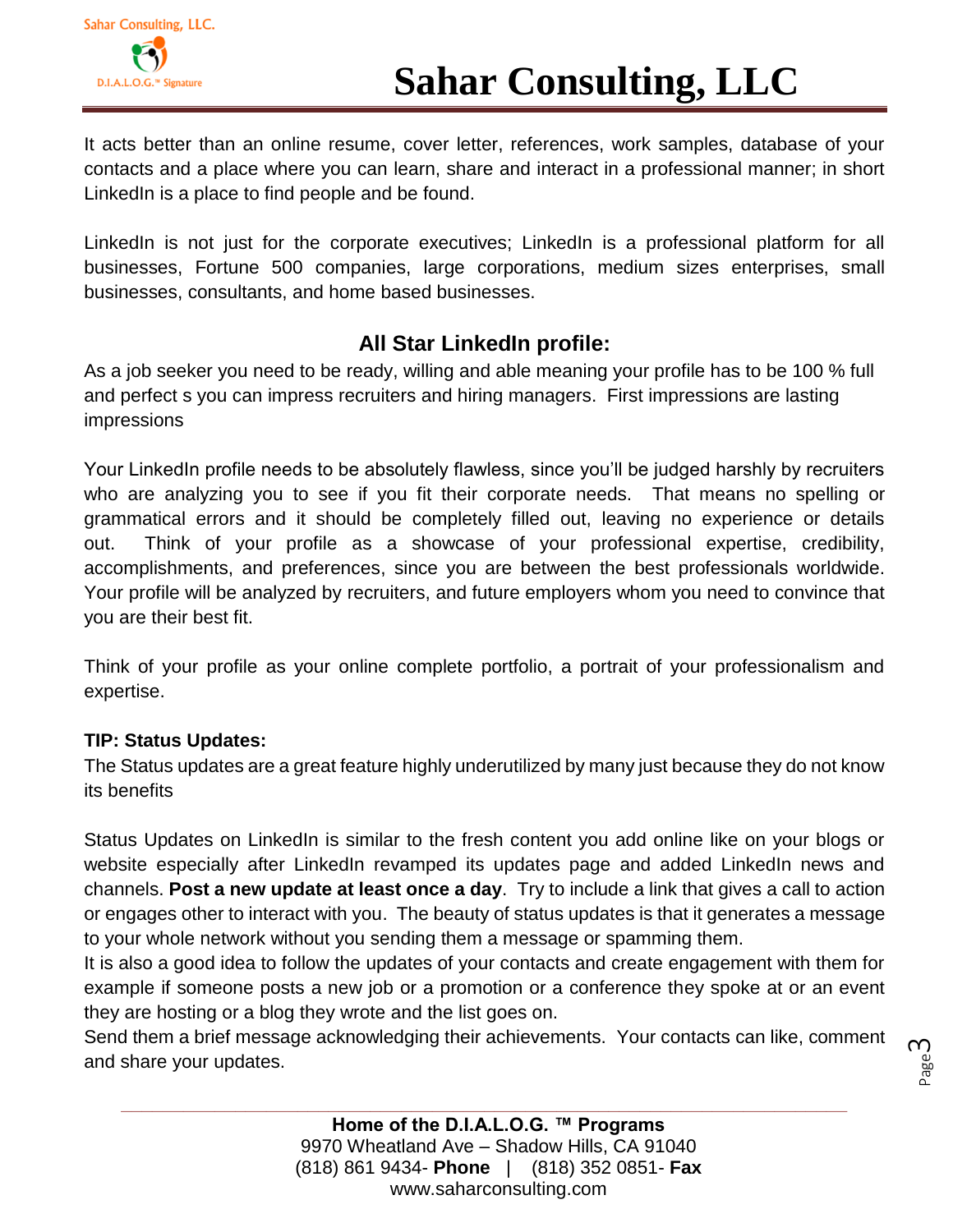*You can use your updates in 3 ways to create engagement:*

- 1- Events: Example that you are attending the chamber of commerce event
- 2- Mention a headline that others can comment on: As sharing an interesting article that you have read and think will help others
- 3- Every month or 6 weeks remind people that you are looking for a job.

### **What not to do on LinkedIn:**

- It is against LinkedIn ToS (Terms of Services), LinkedIn can suspend your account, to have the profile name as a business name, all profiles are based on personal profiles with a First and Last name, or First name and an Initial; if your name is common as John Smith add a middle initial.
- Using an email address in the name field or words like LION (LinkedIn Open Networker) though widely used on LinkedIn are actually against LinkedIn ToS as well.
- You can't have a phone number in the name field or in the tagline
- Do not import your email address book even if LinkedIn suggest it- you should send invites individually
- Do not mass email your connections
- Do not spam your connections or your group members
- Do not use "Unemployed" in your tagline
- Do not sound desperate and do not whine
- Do not bad mouth a past manager or employer

**For more information, read my blog: [8 mistakes to avoid on LinkedIn](http://wp.me/pytIe-7L) (http://wp.me/pytIe-7L)**

### **Brand your profile: Elements of an All-Star profile:**

**Picture** – Use a basic headshot picture from any digital camera. A clean, white background is best.

- You can upload JPG, GIF or PNG files.
- File size 4MB maximum.
- Pixel size: 200 x 200 minimum and 500 x 500 maximum.
- Your photo should be square
- Do not use a family picture, or a logo, or a QR code or an Avatar

**Header/ Headline/ Tagline** – This is **the most important section on your profile**, it defaults to Current Job Title at Current Employer unless you change it manually by UNchecking the little box that shows to add your title as a headline.

Your tagline should represent your brand, is your USP or Unique Selling proposition so use it wisely, this is the most important place where to add your keywords so you can appear in searches.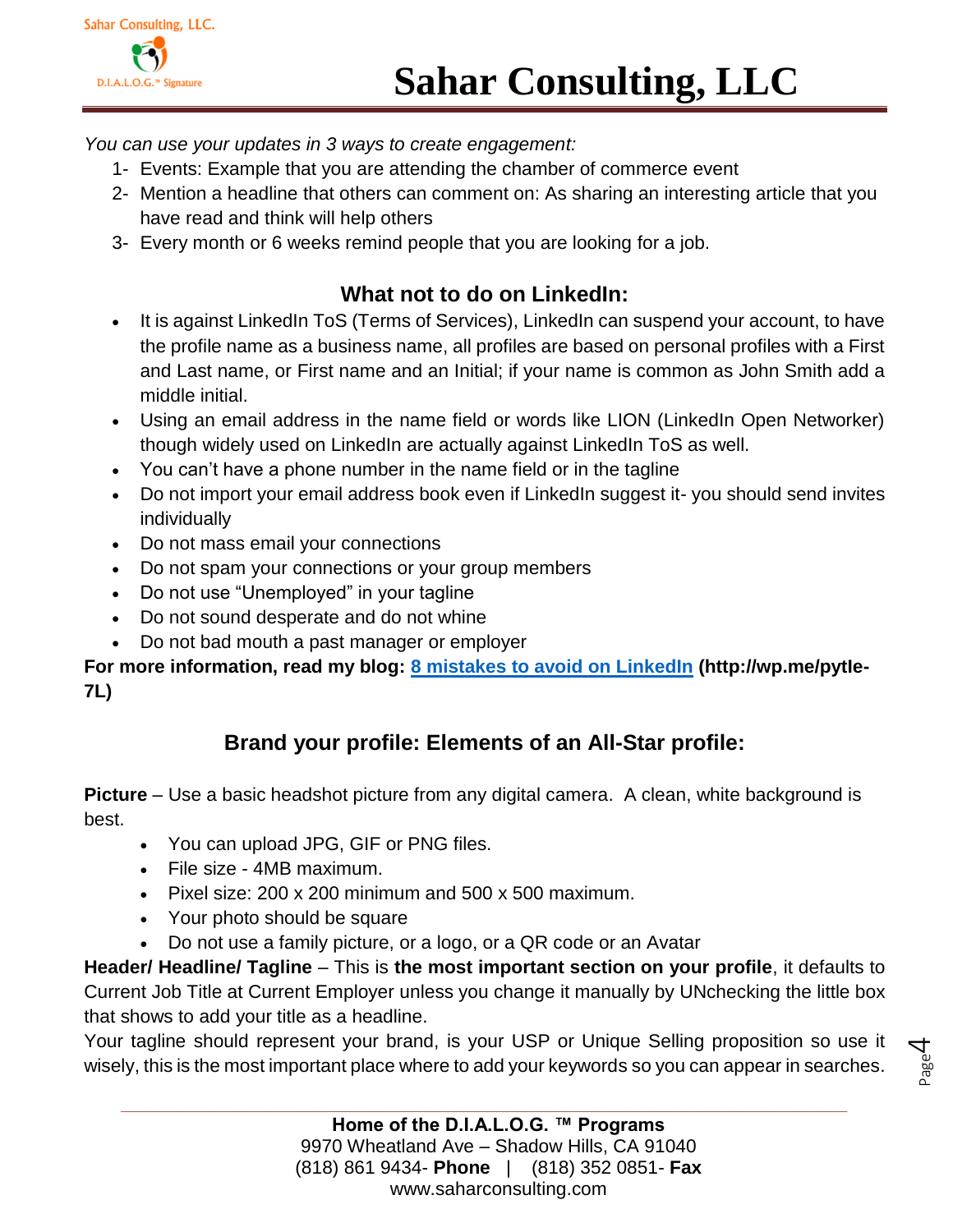This is critical in attracting people to click through from search listings. For example if your past job was "Marketing Specialist for Honda". You could change it to "Internet Marketing Specialist for Fortune 500 Companies."

**Vanity URL:** Your LinkedIn profile link or URL should be customized, it should appear as *http://linkedin.com/in/yourfullname*."

If it doesn't, you're missing a vital opportunity to have your profile rank higher in Google and to make it easier for people to find you.

*To do this:*

- Click "edit profile" and then next to where it says "IN" click on "edit"
- On the right side a gray box will appear. A the bottom, you will see "Your Public profile"
- Click on customize profile URL
- A box will appear with the set URL address, you can add your full name as you want it to show in the link
- If you have a common name and the unique URL is taken, then try using a period between your first and last name or use your middle initial.

**Summary** – Your LinkedIn Summary section is similar to an elevator speech. It's one of the first things a person sees when looking at your profile, and you should use it to get the reader excited about you and your skills.

Some suggest that you have your email address for people to contact you.

*Your Summary should:*

- Act like a cover letter for the rest of your profile
- Include your most strategic keywords
- Move your reader to action

Your LinkedIn Summary can include up to 2,000 characters, use an MS WORD as suggested before.

- 1. Use the first person not a third person narrative, make it personal, show your passion and personal brand
- 2. Describe briefly the types of jobs you have had and any major accomplishments, summarize no major details. don't just copy and paste information from your resume
- 3. Describe your perfect place to work/ job/ industry/ employer.
- 4. Describe what makes you unique, what is your edge, what value you will add to a company or what solutions do you provide mainly why they should hire you and not the next person.
- 5. Do not use jargon, and avoid overused buzzwords as "creative," "effective" or "innovative,"
- 6. Include a CTA or Call To Action so whoever is looking at your profile knows what to do next

Page ഥ

- 7. Links in the summary are not clickable
- 8. You can't change the script or add HTML

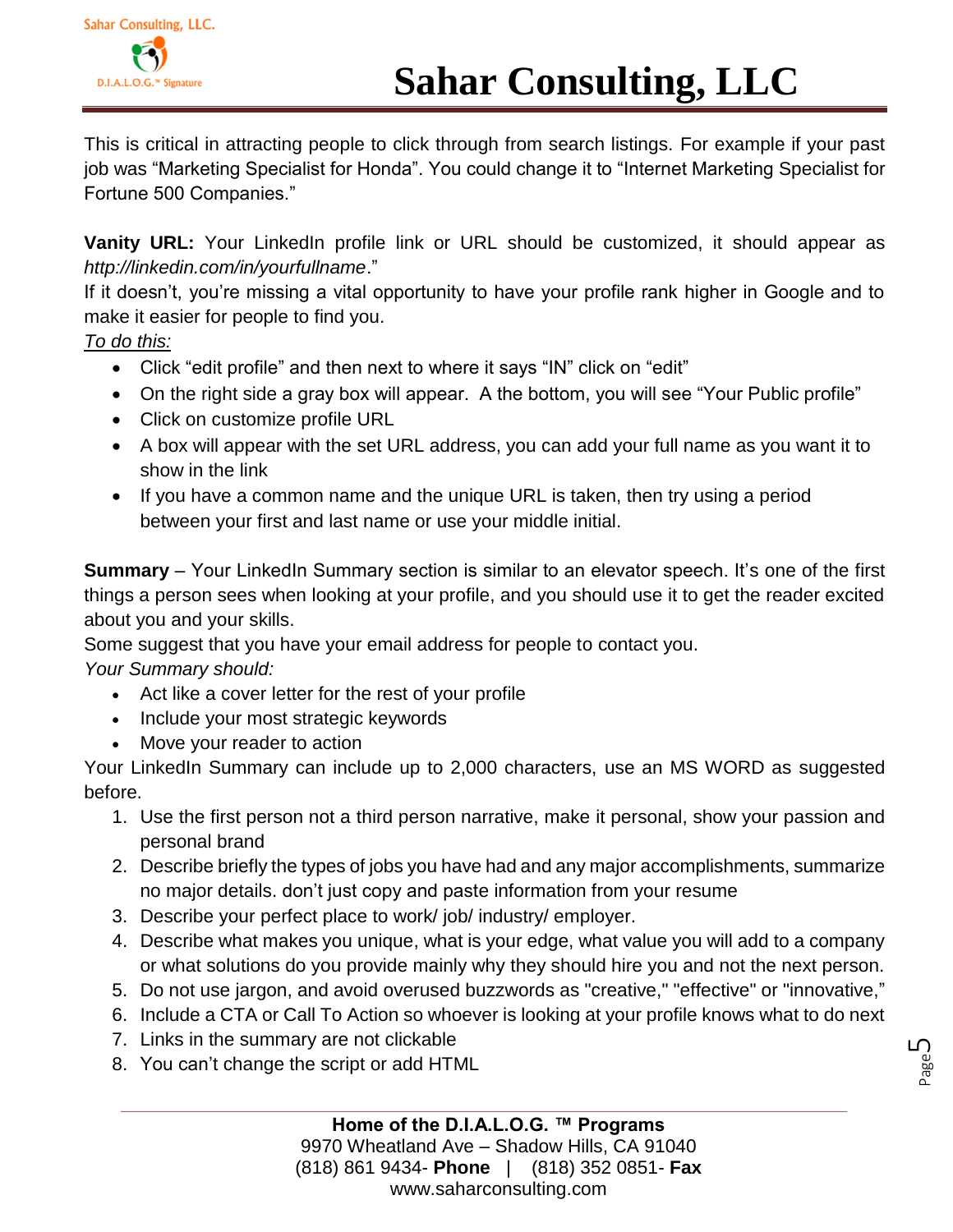

9. You can use Rich Media within the summary (Video, PowerPoint presentations, audio, articles etc.)

#### **Experience (Work History) – You need to have**

- 1. *Current title/ job*:
	- $\triangleright$  If you are not currently employed you can use a volunteer title if any or you can use consultant/ specialist etc.- for the company name you can just mark a "." Or "Freelancer".
	- $\triangleright$  Make sure to use keywords in the current title
	- $\triangleright$  List the highest title help if you had multiple
	- $\triangleright$  Use the description wisely; it is more than a resume; do not add only job description and responsibilities- talk about the problems you solved, the value you brought- Basically what made you special
	- $\triangleright$  Quantify whenever you can
- 2. *Two Past titles/ Jobs (at least):* Again use keywords and description wisely. Follow the same guidelines

#### **Skills:**

You need at least 3 skills to have a 100% complete profile. You can have up to 50 skills, you can either make up your own, or chose from the already existing skills that LinkedIn suggest to you.

With the new endorsement feature, your connections will endorse you as LinkedIn suggest it. Some find the feature annoying- it is critical as those skills act as Keywords that will rank you in google and is searchable by its spiders,

Choose your skills wisely as the ones that apply to you in all of your jobs so your contacts can endorse you. Skills are used as the keywords you want to be found under, you can always hide the ones you do not want or delete them.

A LinkedIn study shows that the more endorsements a person has, the more likely their profile is to be viewed by others on the site, and the better they will look to future employers (up to 4 times more likely to have your profile viewed if one has endorsements).

Endorsements will help build and manage your brand. The most endorsed skills will rank higher – LinkedIn will show a maximum of 99 then 99+

**Education – Schools and a lot more.** Remember that education is not simply college degrees. Any business or professional training (e.g. Dale Carnegie) should be listed.

**Connections:** You need to have at least 50 connections to complete a 100% profile **Your NetWORTH is your NetWORK:**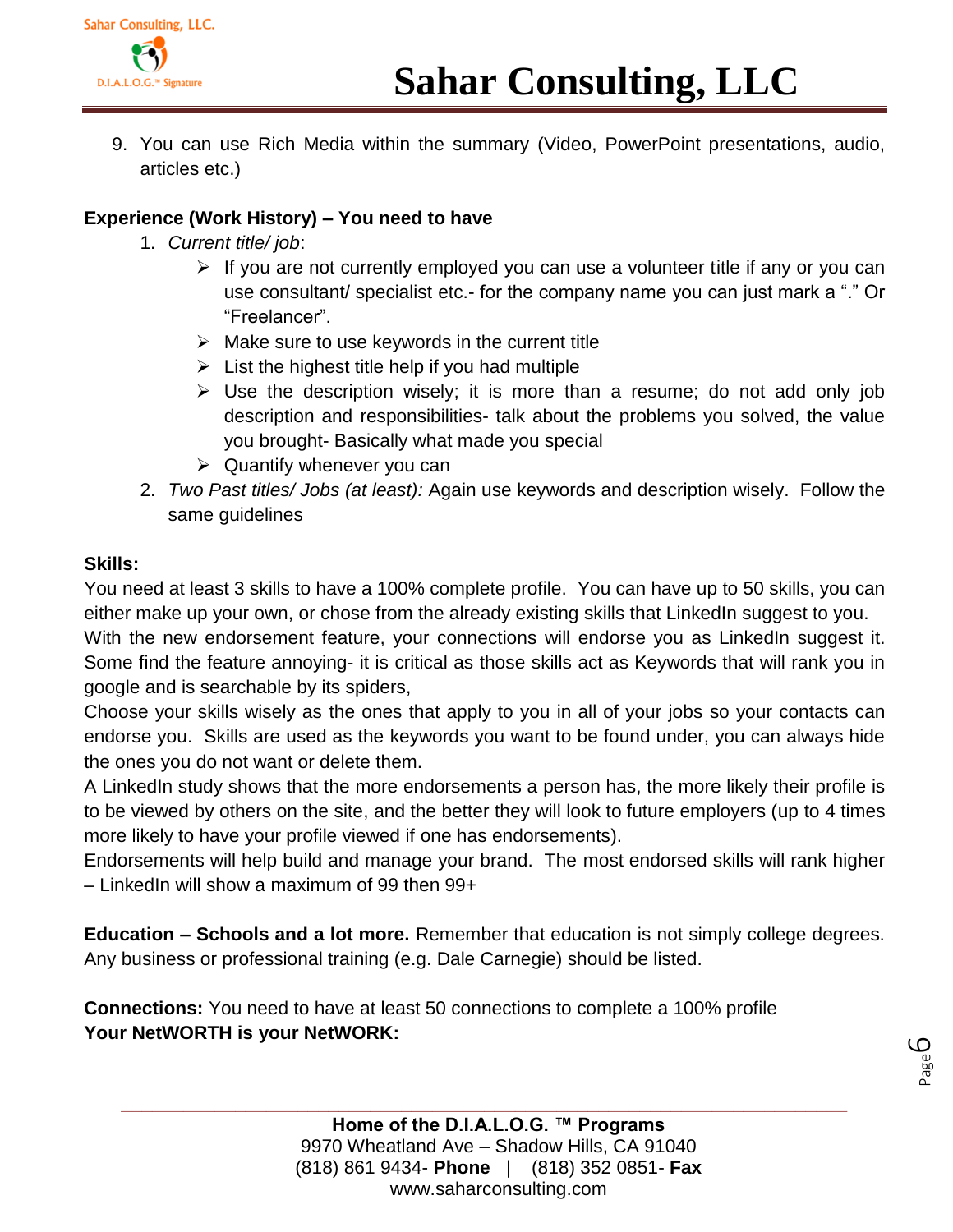# **Sahar Consulting, LLC**

The more connections, the bigger is your network, you have the higher you will appear in searches and the more people you are connected to either directly or through 2 more degrees of separation that increases your chances of either being found or finding jobs, hiring managers and recruiters. The threshold number on your LinkedIn profile is 500: Your connections number will show on your profile page as a number from 1 to 499, the minute you hit 500 connections, all what your profile visitors will see will be 500+ from 501 till 30,000 which is the highest allowed number of connections on LinkedIn.

When it comes to the number of connections, there are three (3) schools:

- a- Conservative: Members believe that they should only connect to people they know either in real life or through LinkedIn interaction, that limits the growth of your network.
- b- LION: Or Open Networkers, they connect with anyone with no discrimination, that dilutes the value of your network but increases the reach to the third degree reach
- c- Moderate: In between, conservatives and liberals, I am in this category, I will connect with other professionals that I feel will add to my knowledge or add value to my network or vice versa.

Adding 5 connections makes you 3.7 times more likely to receive a job offer! (Source: LinkedIn.com). **This will be your call, you need to decide on that one.**

| You are at the center of your network. Your connections can introduce you<br>to 5,672,600+ professionals - here's how your network breaks down: |              |
|-------------------------------------------------------------------------------------------------------------------------------------------------|--------------|
| <b>Your Connections</b><br>Your trusted friends and colleagues                                                                                  | 549          |
| Two degrees away<br>Friends of friends; each connected to one of your connections                                                               | $98,700+$    |
| Three degrees away<br>Reach these users through a friend and one of their friends                                                               | $5,573,300+$ |
| Total users you can contact through an Introduction                                                                                             | $5,672,600+$ |
| 63,964 new people in your network since September 18                                                                                            |              |

#### **Your Network of Trusted Professionals**

The maximum number of invites allowed on LinkedIn lifelong is 3000 invites. You can add connections to your network, either from existing LinkedIn member or people that are not yet LinkedIn members. Personalize your invite every single time, just be aware that in some instances LinkedIn will not let you customize the invite as in the case of the "Add connection link" or in case you are importing a contact from your address book. You will only be allowed to send a generic invite.

*You do not need to have the email of the person you are inviting i.e. for Free, the following cases:*

- a- They are a friend and do not abuse this option by sending everyone you want to connect to as a friend, it does irritate people
- b- They are colleagues at work

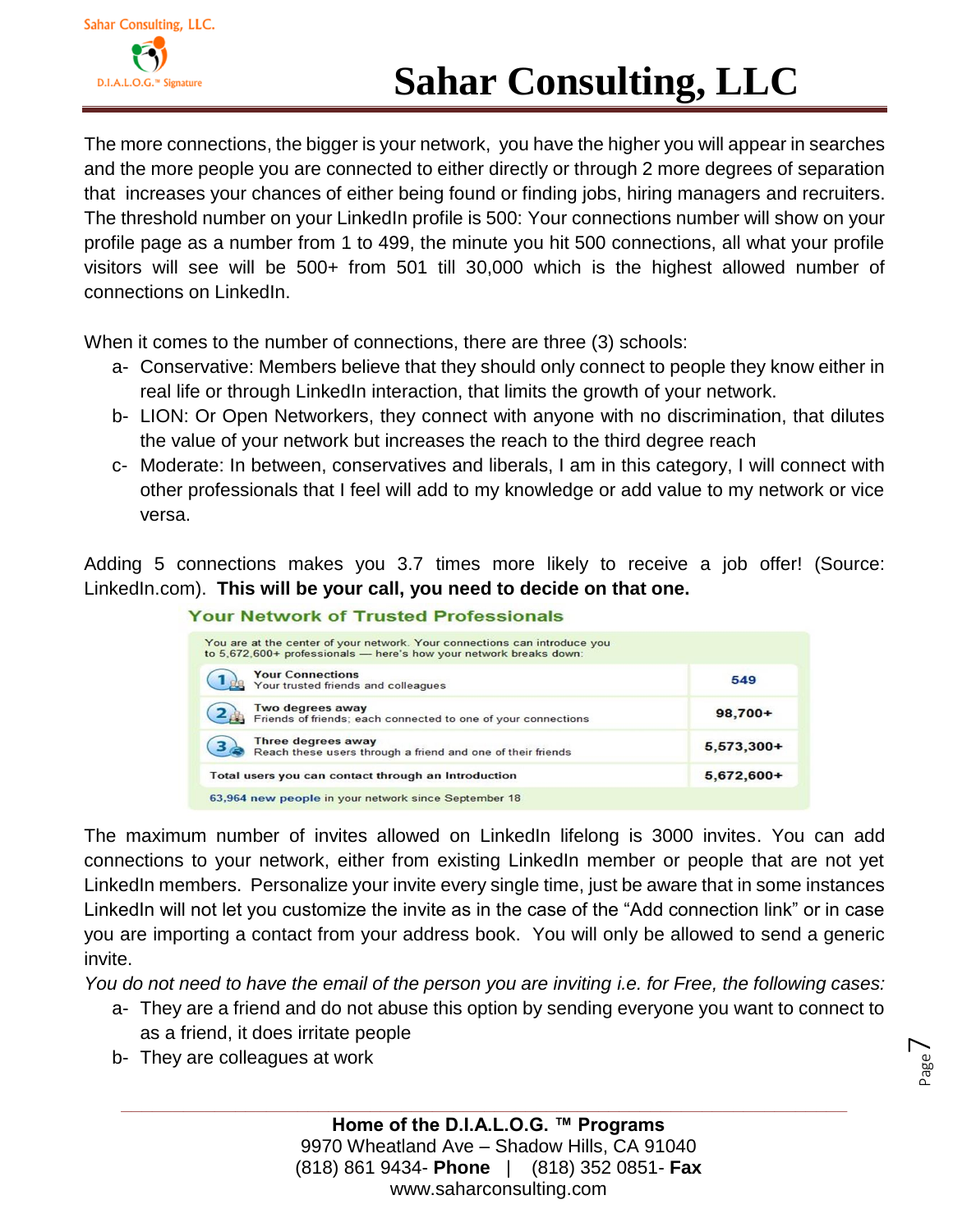- c- They went to the same school
- d- They share a group
- e- They have done business with you in a certain company
- f- Through an introduction of  $1<sup>st</sup>/$  end degree connections

If none of those apply then you will need to pay \$10 per Inmail on a free basic account to send an invite to another member.

Note that invites can not include any website address, emails or anything remotely that looks like either of them as @ or even a dot like "." And they allow a maximum of 300 characters

### **Additional Items**

**Web Sites** – You can list up to 3 web sites, for example your blog, Facebook page and visual CV if you have one or your personal website

Personalize the websites**,** Chose "Others" vs. "My Website" so you can name your websites and that adds to your keywords as well.

**Location** – Choose the city you are in

**Industry** – Not all industries are listed on LinkedIn if this s the case choose the industry closest to your own.

**Contact Info** - including your email, your email will be visible ONY to your 1<sup>st</sup> degree connections and no one else.

I always suggest never to share phone number, address, and definitely no driver license or full date of birth to avid identity theft

**Twitter:** LinkedIn will allow you to show your Twitter handle for example mine will show as "@saharconsulting"

**LinkedIn Groups –** It is allowed to join 50 groups and 50 subgroups at any one time, you can leave and join groups at your own convenience

You can search for groups using keywords, read the excerpts of every group then decide if you want to join or not

Participating in groups can get you and your brand in front of your target audience (Recruiters, hiring managers, and employers).

*Selecting Groups:*

Chose the groups that have high numbers of members –Chose the groups that will help you in your job search or have members in the industry. Company you are targeting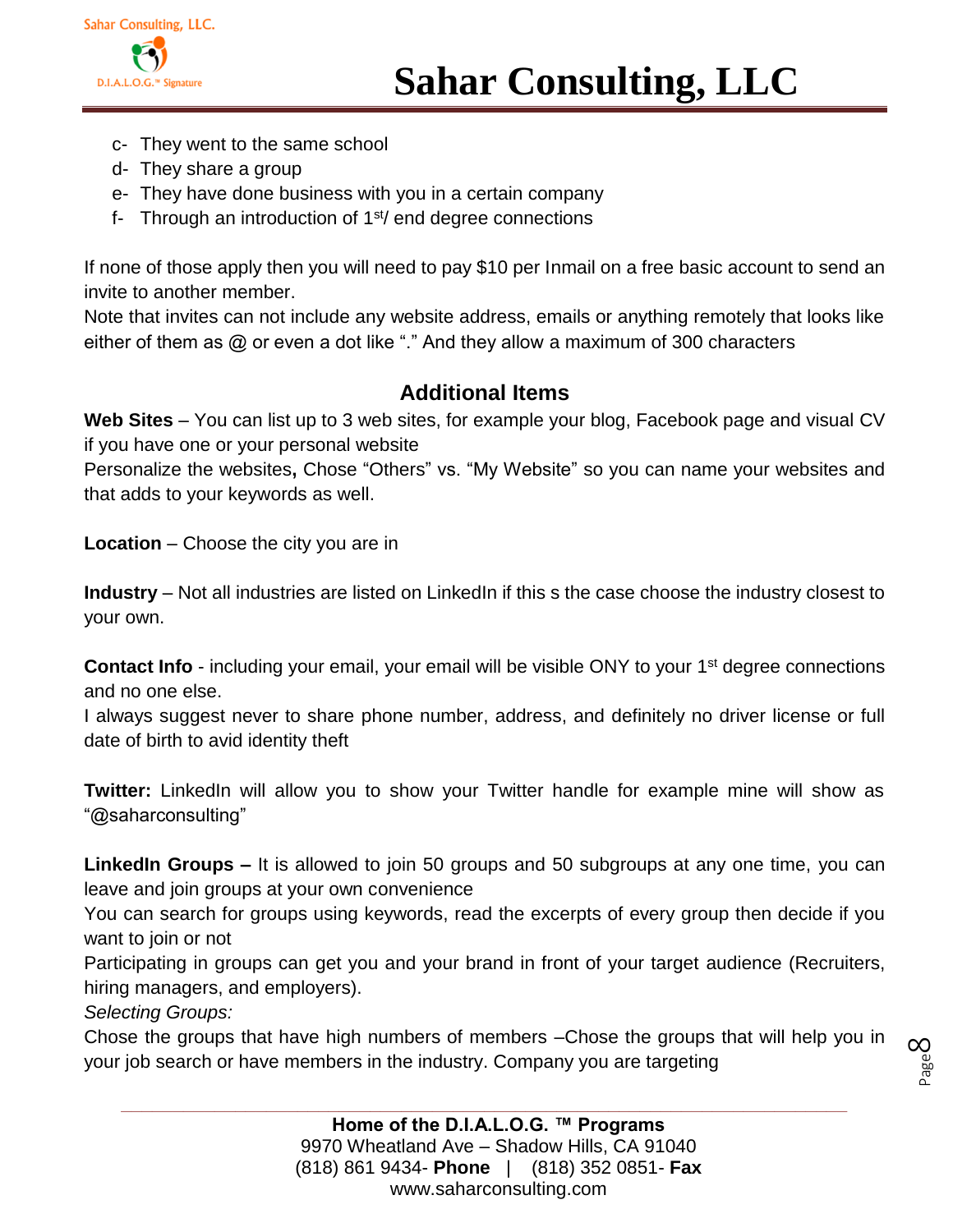Look for company groups that you are following if they are open join them

You can look for local group by adding (+ City i.e. sales director + Los Angeles) with the keywords Participate with meaningful content, help others, build relationships and engage group members in discussions

**Recommendations** – Ask for as many recommendations as you can. LinkedIn recommendations can be received ONLY from LinkedIn members and from first degree connections.

The most influential or impressing recommendations are the ones that you can get from previous managers or ex-supervisors as well as from previous clients

Have them describe a project that you worked on together and how your role helped the project to be successful.

Recommendations are testimonials that are attached to a specific job experience on your professional profile. Recommendations can be the differentiating edge between two candidates with equal credentials and skills that will decide who will get the job

### **Add New Sections:**

#### **Additional Sections**

You can always add additional sections to your profile to highlight y our brand and standout. You can add the following to your professional profile. Any sections that is not on your profile will show up in the right side of your screen when you go to edit your profile.

### **Organizing Your Sections**

You can move your section order around when you go to edit your profile, you will see a blue arrow at the top right of each section that you use to rearrange your sections. When you move your mouse over it, the move cross will show and you can move a section up or down based on your own preference

For example, if you have a lot of endorsements for your skills, but not an impressive job history, you can place the Skills & Expertise section first, the Summary second, and other sections before your Experience section. Authors can place Publications first, and so on to display your best features up front.

#### **Sections you can add:**

- 1- *Languages* (Can give you an edge)
- 2- *Publications*: If you have written reports, whitepapers, or books, you can add them to your publications section. This section is unique because you can include a direct link to your publications on your website, Amazon, or any other site you choose. This can help you draw attention anything you've written

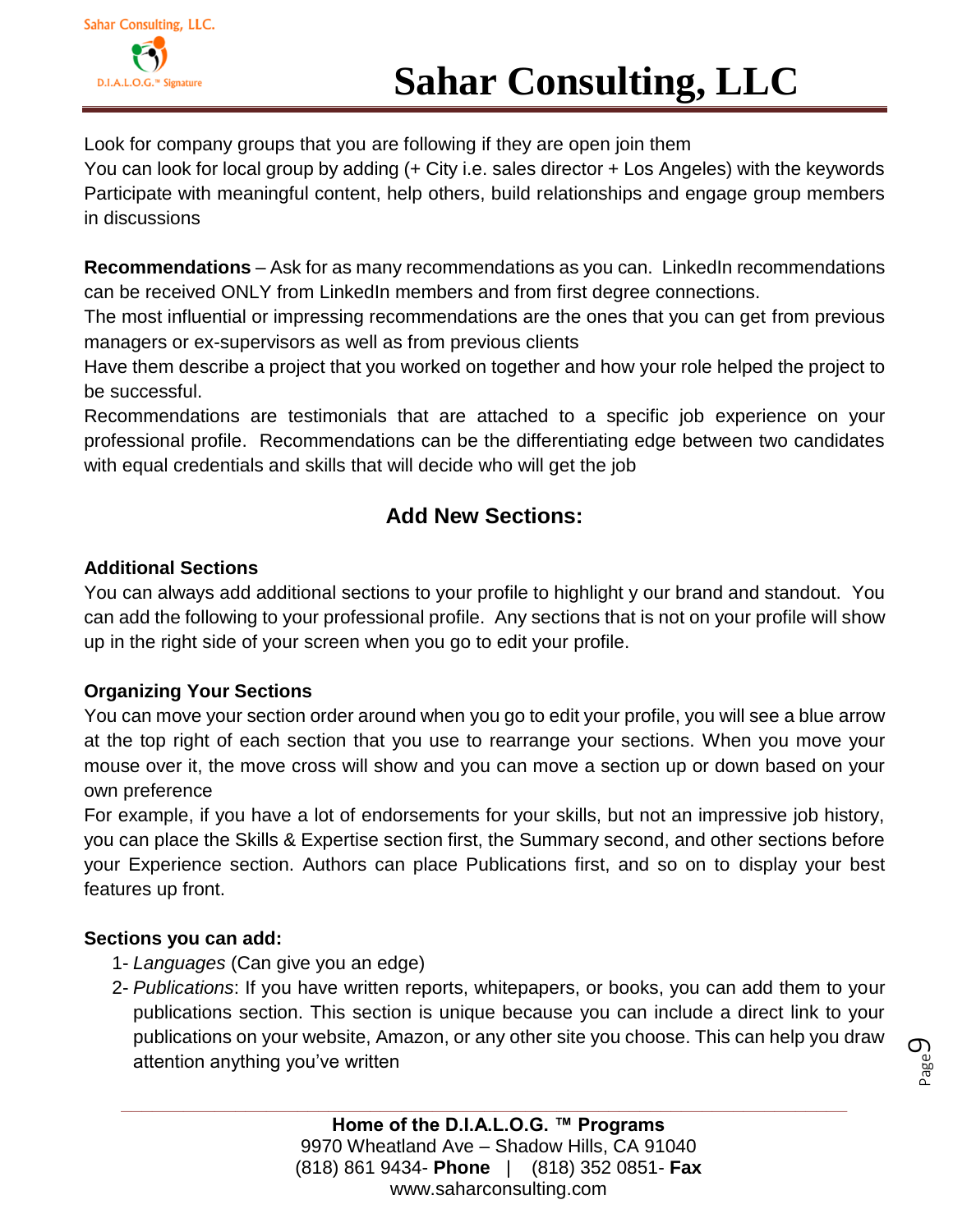- 3- Volunteer jobs: Especially if you have been out of a job for a while
- 4- Projects: Share the projects details you've worked at any stage of your life, highlight relevant skills and results you've accomplished. You can also include links to websites and connect with other collaborators who worked on the project, showing the recruiter the team aspect of the project.

 You can have case studies, research, technical presentations, videos, events you've worked on, work instructions, work flow diagrams, volunteer work… anything that will endorse your brand. You can use mock documents if you can't share the originals

- *5- Courses*
- *6- Test scores*
- 7- *Certifications*, licensures, or clearances you've attained
- *8- Patents*

**Organizations –** This is a list of industry, professional and social organizations. It is basic text listing separated by commas.

Include both the full spelling and the abbreviations. Up to 750 characters are allowed.

This is another section where I would suggest that you format t on an MS Word document then copy and paste it to the profile

**Achievements & Honors** – Share your awards, whatever is your pride and joy. Try to demonstrate what were these awards for, and what you accomplished to get them. Another section to design on an MS Word document then copy and paste.

**Interests** – Use single words or short phrases **separated by commas**. Up to 750 characters are allowed.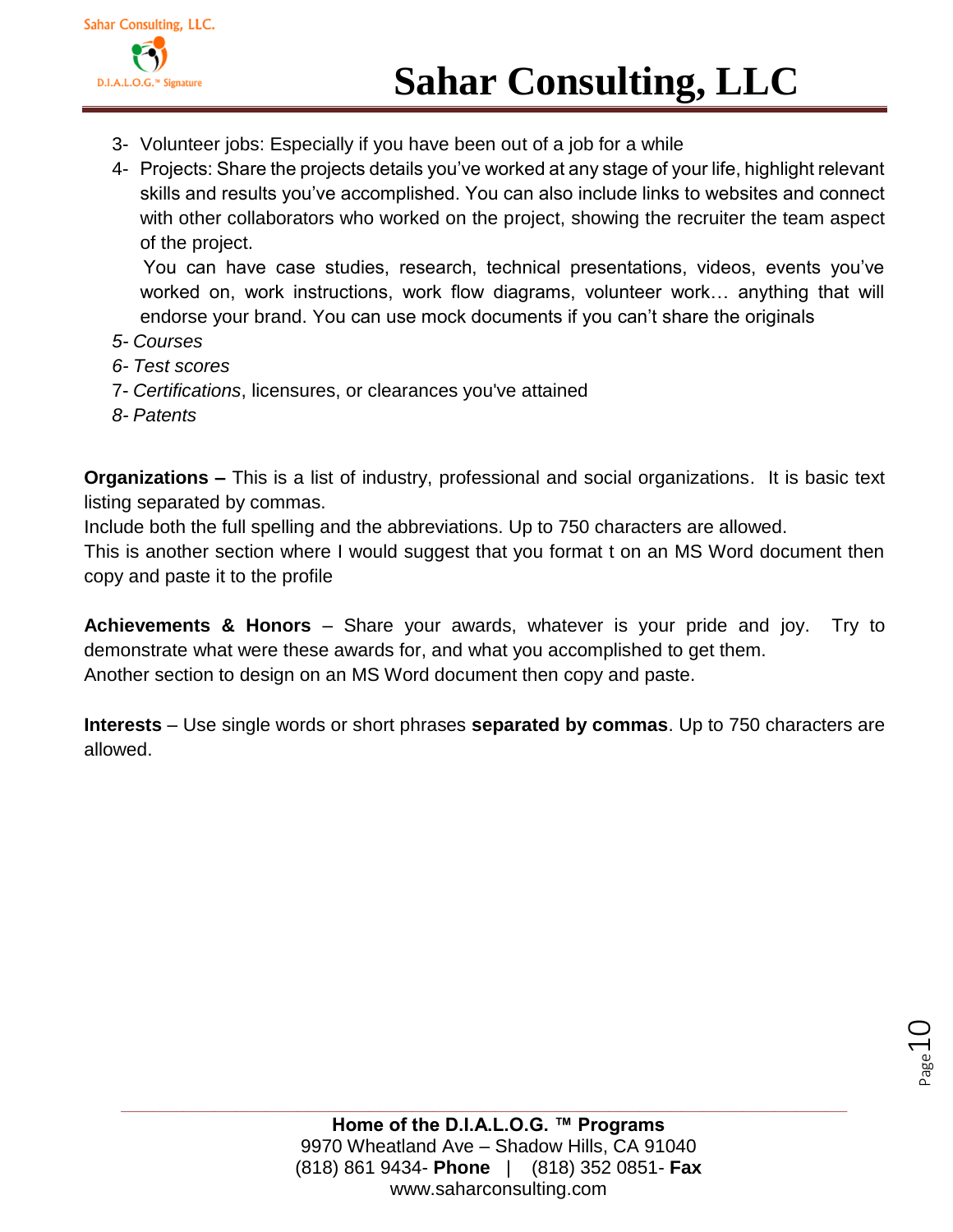# **How to use LinkedIn:**

When recruiters or hiring managers google your name the first search that appears on Google search is your LinkedIn profile hence the importance of the 100% profile completion and the use of keywords property

### **What are Keywords?**

A keyword is the word or phrase that someone using a search engines types in to find your profile, blog, website, etc.

You should optimize your entire LinkedIn profile with keywords because recruiters and other individuals will be using LinkedIn as a talent search engine. By selecting a few keywords that are also found in your headline, and throughout your profile, you will rank higher for those terms when someone conducts a LinkedIn "people search." If you show up first or second, then you may get the opportunity over everyone else.



Keywords will Increase your visibility. If you are not on the first page of LinkedIn search- you do not exist. This is the reason why optimizing your profile with the proper keywords is extremely important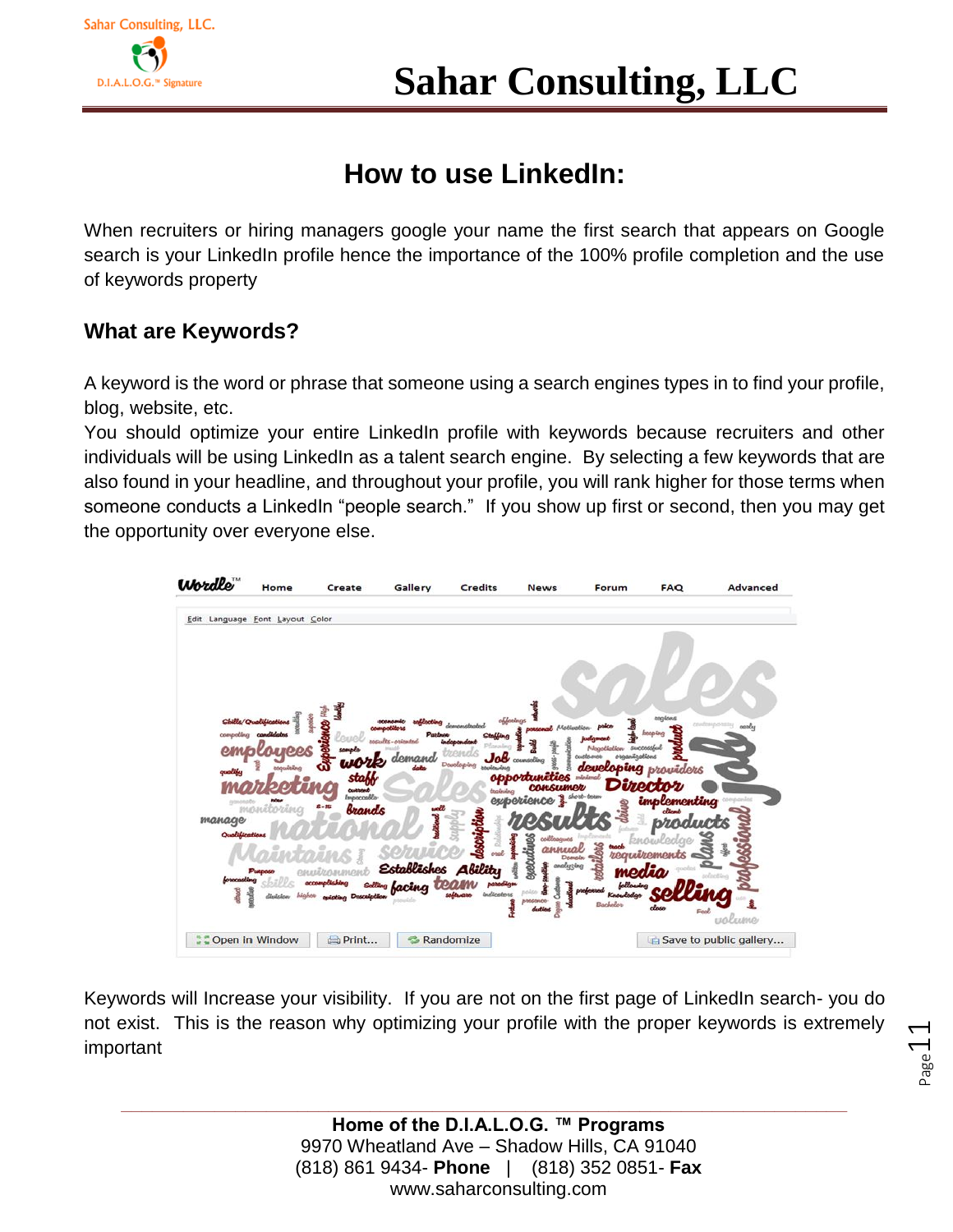

# **20 Ways to Use LinkedIn**

- 1. To get found in searches: Increase your visibility self brand your career, experience and skills
- 2. Increase your network to be found, the more connections you have the more people will find you , the more chances you can get your next job
- 3. Include your LinkedIn profile link in your email signature (Use wisestamp)
- 4. Optimize your profile with the proper keywords LinkedIn is very high on SEO (Search Engine Optimization) that will help you rank on Google so recruiters and hiring managers can find you
- 5. Use the LinkedIn contact App as part of your CRM to keep in touch with your network
- 6. Use the Mentions Apps to nurture your relationships with your connections, ish them Happy Birthday or congratulate them for a new job
- 7. Become a credible resource to helpful content that you post on your status updates
- 8. Become involved in groups and establish yourself as an authority in your field
- 9. Get as much recommendations as you can on your profile
- 10.Get endorsements n your sills as they serve as keywords
- 11.Follow the companies you are interested to working at
	- $\triangleright$  Find inside connections in these companies
	- $\triangleright$  Connect with people in these companies even if they do not have current jobs, there is a he "Hidden job market" where jobs are not advertised to outsiders
	- Look at their Overview, Career page, insights, products and services as well as the present and past employees and were they came from
- 12.Use the advanced search option on LinkedIn to find contacts that can help you get to your next job
- 13.Accept **ALL** invites at least till you get your first 500, it is a hidden treasure, once you accept an invite, **SEND** a message (personalized) using the first name of the person that invited you "*My pleasure to connect, looking forward to networking with you. Meanwhile if I can be if any assistance lease let me know* ". You can save a template on a word document then copy and paste, there are no templates on LinkedIn.
- 14.Personalize all invites: Find a common interest or city or group or connections and mention it in the invite like "*I see that we share the same…... I would like to add you to my network. If you do not want to connect, please ignore the invite and do not IDK*" The last sentence will let the other person that you are not spamming them and you know what you are doing
- 15.Include a call of action on your profile as: "*Look at my introduction video*" or "*Click to see my resume*"

**\_\_\_\_\_\_\_\_\_\_\_\_\_\_\_\_\_\_\_\_\_\_\_\_\_\_\_\_\_\_\_\_\_\_\_\_\_\_\_\_\_\_\_\_\_\_\_\_\_\_\_\_\_\_\_\_\_\_\_\_\_\_\_\_\_\_\_\_\_\_**

16.Become an authority in your field: Share interesting, engaging information.

 $_{\rm Page}$ 12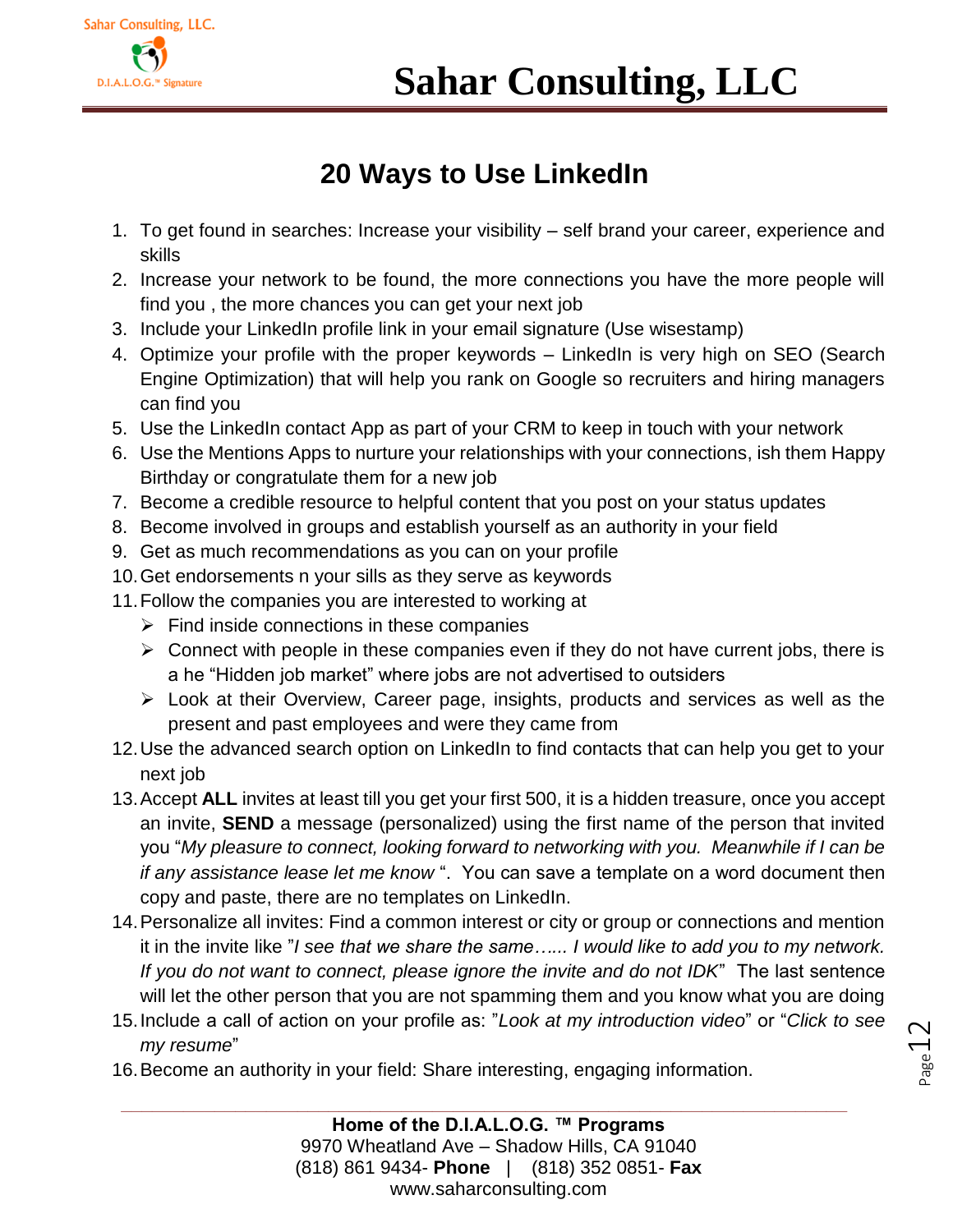One way to boost engagement among your connections is to get them talking about relevant and timely news in your industry. You can do this by sharing links to interesting stories and asking questions about the posts you share. The content can be yours (bogs or articles) or interesting online stories*. To find content you can use RSS feeds, google alerts or Feedly.com.*

- 17.Participate in groups and build relationships
- 18.Tag your connections and divide them into lists so you can target your messages to the proper audience. It is time consuming the first time but once done it will save you a lot of time and make your job search more organized
- 19.Export all your contacts at least once a month to keep your connections updated, LinkedIn allows you to export names, titles, email addresses, and company names. Create an excel sheet – you can always add more columns as phone numbers, remarks etc.
- 20.Search for jobs elsewhere and use LinkedIn to for inside information research

# **How to Market Yourself on LinkedIn**

To be outstanding you need to standout. Think like a marketer and the marketing mix the **4Ps**:

- **P**roduct: is YOU
- **P**rice: Your salary + benefits
- **P**lace: Online
- **P**romotion: Your online social media campaign/ portfolio

Think of LinkedIn as an online portfolio that showcases your skills, previous experience, transferrable skills and your passion.

You can add all kinds of media: Pictures, PowerPoint presentations, videos, documents but they ALL have to be hosted somewhere online.

Media files can be added to any section of your profile including summary and each single position you had. You can also have a short introduction video branding yourself, sharing your USP (discussed before).

Share problems you have solved before, videos can be How to videos as well. If you do not have any online media- take some time to create some it is time very well spent

You can search slideshare and Youtube to get some ideas

- 1- Add media to your profile:
	- $\triangleright$  Use Slideshare for presentations
	- Use Google documents or box.net for documents or upload them directly from your computer
	- $\triangleright$  Documents can be your resume, reports, articles, white papers, projects
	- $\triangleright$  Use Flickr or Pinterest for pictures
	- Use Youtube or Vimeo or Animoto.com for videos

 $_{\rm page}$ 13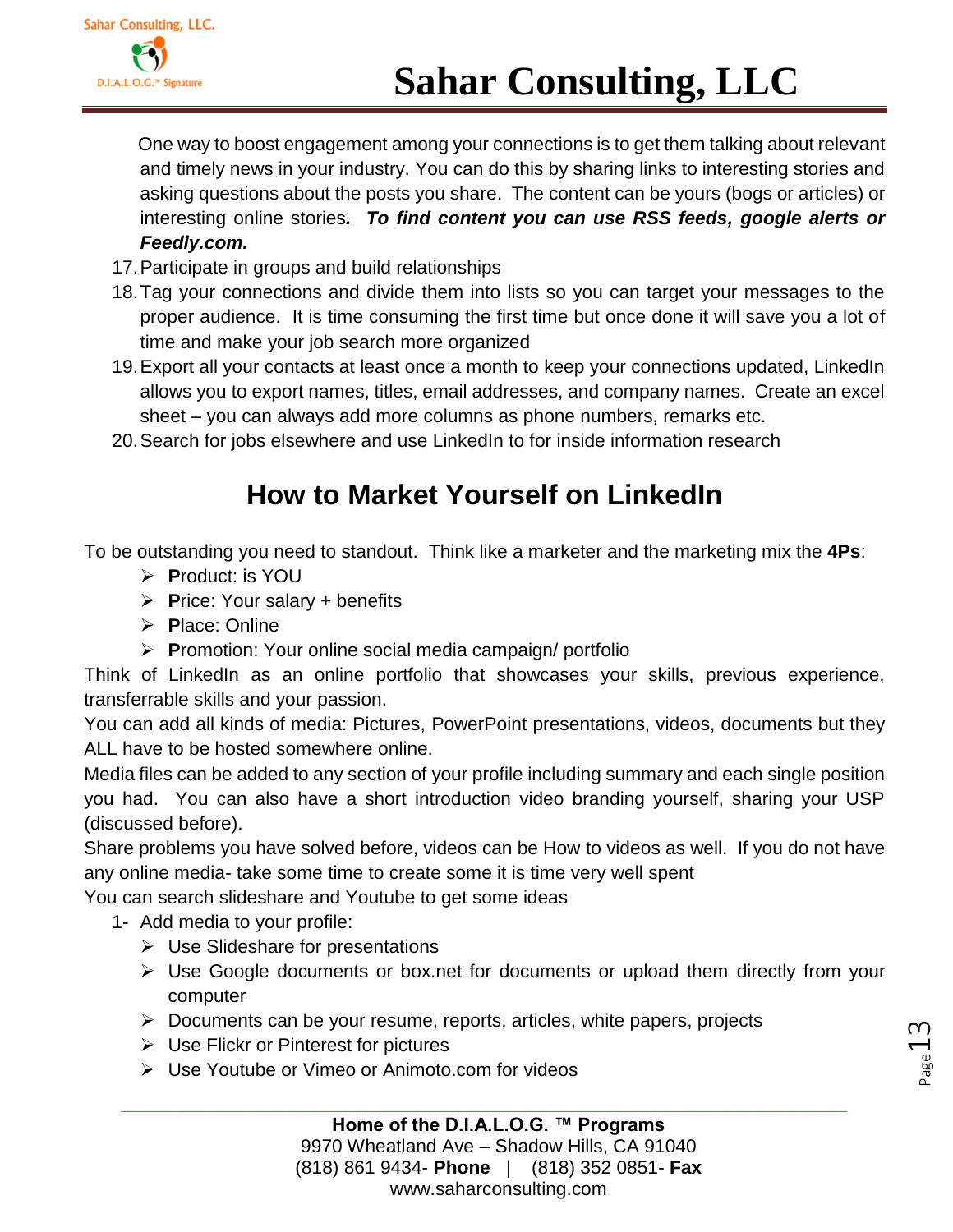

- 2- Blog at least twice a week and share them on your status update, allow people to engage with you
- 3- Use status update every day at least a couple of times (do not overdo it)
	- $\triangleright$  It will help you to be found by those searching for your skills or experience
	- Will help recruiters and hiring managers identify you as an authority in your field, Employers look at LinkedIn profiles
	- LinkedIn's high PageRank ensures that anyone searching your name and/ or for you skills or titles on the web will likely find a link to your profile high in their search results

#### **Bonus:**

#### **Growing Your Network**

How to invite people individually WITHOUT importing your address book.

If you know their email address

Click on the avatar that has  $a +$  next to it on the top right side of the profile

- 1- Click on Add Connections. This will appear
- 2- Click Continue



**Upgrade Your Account**  $\frac{d \ln C}{d}$ n © 2013 | User Agreement | Privacy Policy | Community Guidelines | Cookie Policy | Copyright Policy | **Send Feedback**   $P_{\text{age}}14$